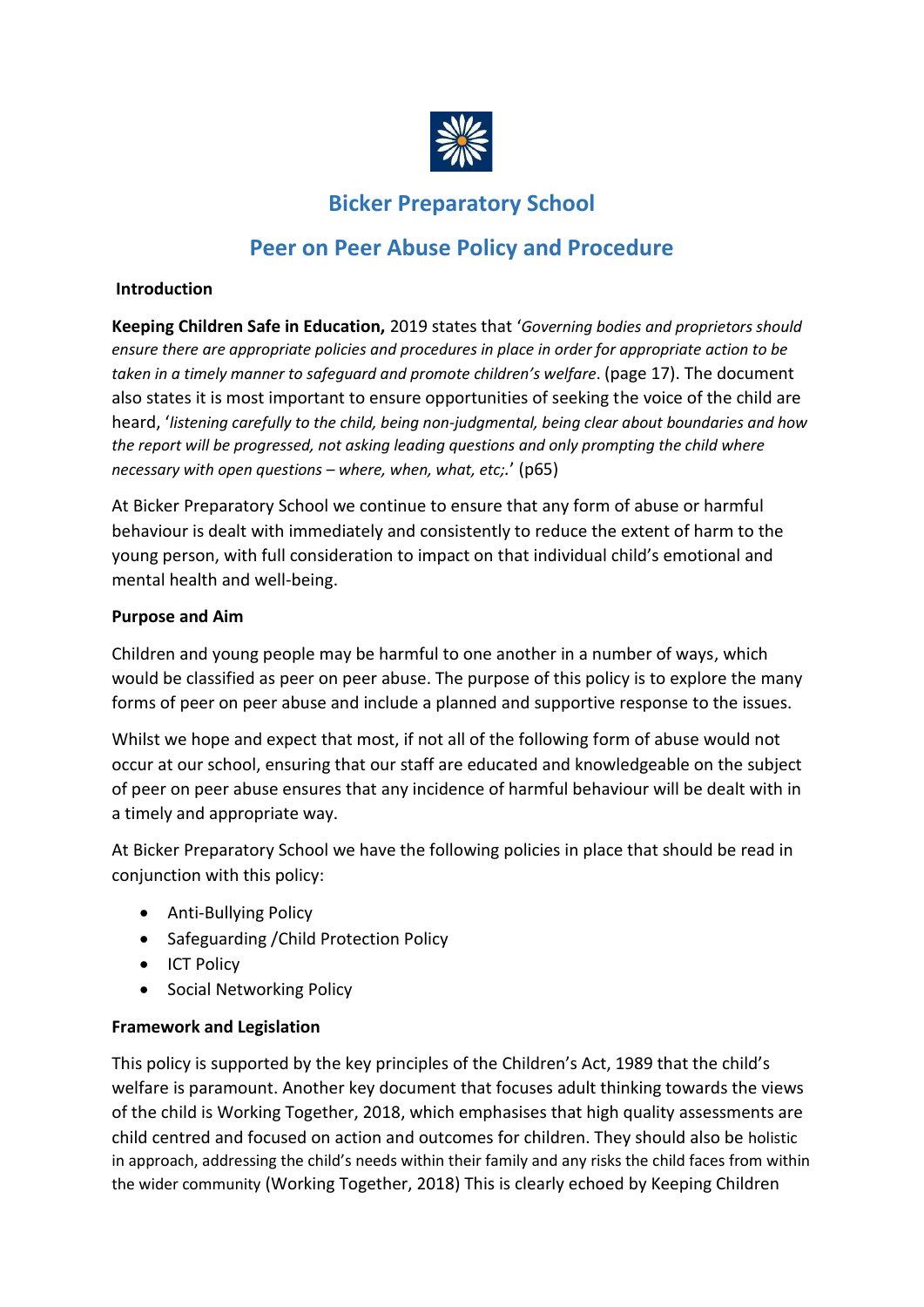Safe in Education 2019, through ensuring procedures are in place in schools and settings to hear the voice of the child.

## **Introduction to abuse and harmful behaviour**

Abusive behaviour can happen to pupils in schools and settings and it is necessary to consider what abuse is and looks like, how it can be managed and what appropriate support and intervention can be put in place to meet the needs of the individual. What preventative strategies may be put in place to reduce further risk of harm also needs to be considered. **Abuse is abuse and should never be tolerated or passed off as 'banter' or 'part of growing up'**. Equally, abuse issues can sometimes be gender specific e.g. girls being sexually touched/assaulted and boys being subject to initiation/hazing type violence (KCSIE, 2018). It is important to consider the forms abuse may take and the subsequent actions required.

# **Types of abuse**

There are many forms of abuse that may occur between peers and this list is not exhaustive. Each form of abuse or prejudiced behaviour is described in detail followed by advice and support on actions to be taken.

# **Physical abuse e.g. (biting, hitting, kicking, hair pulling etc**.**)**

Physical abuse may include, hitting, kicking, nipping, shaking, biting, hair pulling, or otherwise causing physical harm to another person. There may be many reasons why a child harms another and it is important to understand why a young person has engaged in such behaviour, including accidently before considering the action or punishment to be undertaken.

# **Sexually harmful behaviour/sexual abuse e.g. (inappropriate sexual language, touching, sexual assault etc.)**

Sexually harmful behaviour from young people is not always contrived or with the intent to harm others. There may be many reasons why a young person engages in sexually harmful behaviour and it may be just as distressing to the young person who instigates it as well as the young person it is intended towards. Sexually harmful behaviour may range from inappropriate sexual language, inappropriate role play, to sexually touching another or sexual assault/abuse.

# **Bullying (physical, name calling, homophobic etc.)**

Bullying is unwanted, aggressive behaviour among school aged children that involves a real or perceived power imbalance. The behaviour is repeated, or has the potential to be repeated, over time. Both young people who are bullied and who bully others may have serious, lasting problems. In order to be considered bullying, the behaviour must be aggressive and include:

• An Imbalance of Power: Young people who bully use their power—such as physical strength, access to embarrassing information, or popularity—to control or harm others.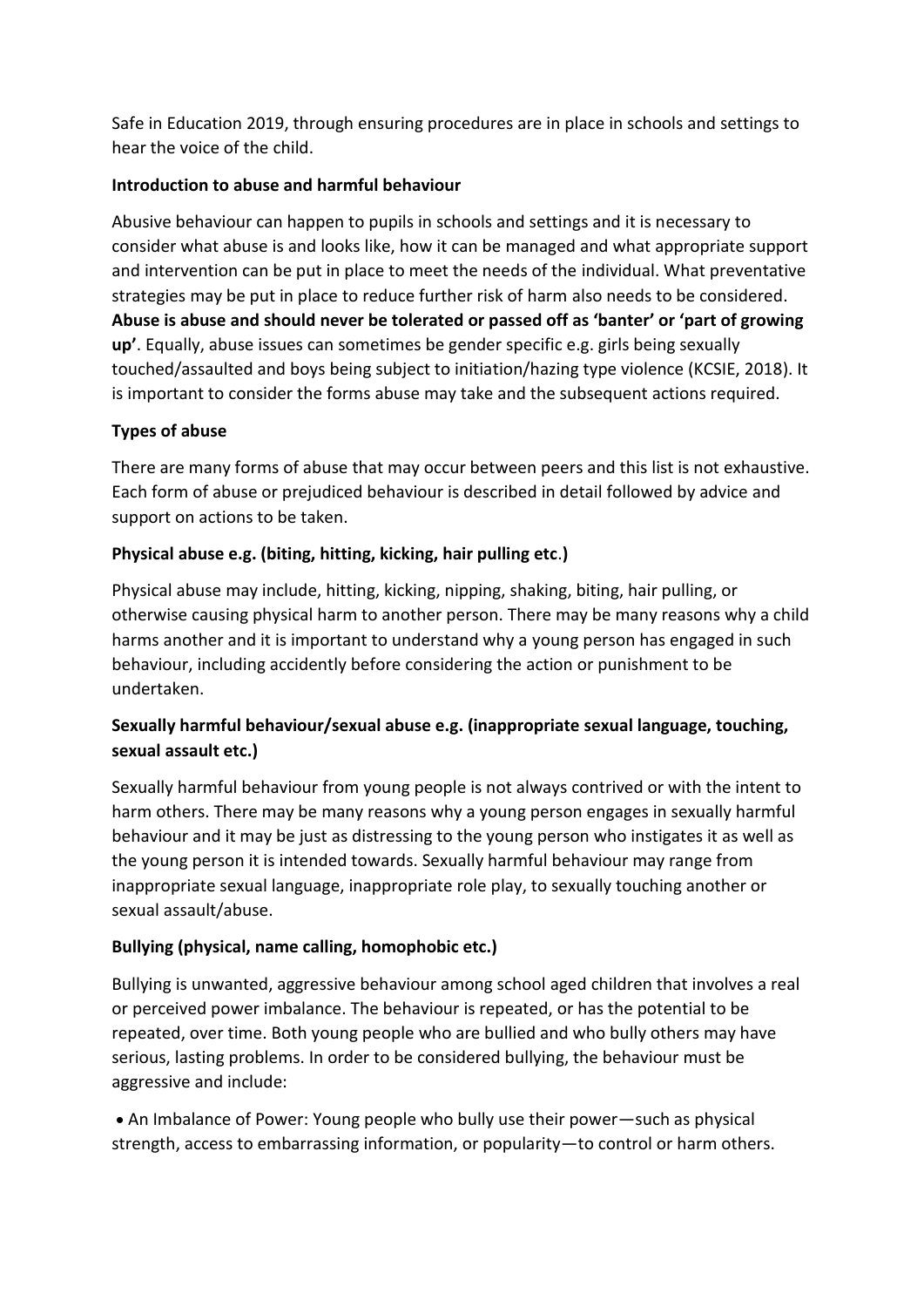Power imbalances can change over time and in different situations, even if they involve the same people.

• Repetition: Bullying behaviours happen more than once or have the potential to happen more than once.

Bullying includes actions such as making threats, spreading rumours, attacking someone physically or verbally or for a particular reason e.g. size, hair colour, gender, sexual orientation, and excluding someone from a group on purpose.

# **Cyber bullying**

Cyberbullying is the use of phones, instant messaging, e-mail, chat rooms or social networking sites such as Facebook and Twitter to harass threaten or intimidate someone for the same reasons as stated above.

**It is important to state that cyber bullying can very easily fall into criminal behaviour under the Malicious Communications Act 1988 under section 1 which states that electronic communications which are indecent or grossly offensive, convey a threat or false information or demonstrate that there is an intention to cause distress or anxiety to the victim would be deemed to be criminal**. This is also supported by the Communications Act 2003, Section 127 which states that electronic communications which are grossly offensive or indecent, obscene or menacing, or false, used again for the purpose of causing annoyance, inconvenience or needless anxiety to another could also be deemed to be criminal behaviour.

If the behaviour involves the use of taking or distributing indecent images of young people under the age of 18 then this is also a criminal offence under the Sexual Offences Act 2003. Outside of the immediate support young people may require in these instances, the school will have no choice but to involve the police to investigate these situations.

## **Sexting**

Sexting is when someone sends or receives a sexually explicit text, image or video. This includes sending 'nude pics', 'rude pics' or 'nude selfies'. Pressuring someone into sending a nude picture can happen in any relationship and to anyone, whatever their age, gender or sexual preference.

However, once the image is taken and sent, the sender has lost control of the image and these images could end up anywhere. By having in their possession, or distributing, indecent images of a person under 18 on to someone else, young people are not even aware that they could be breaking the law as stated as these are offences under the Sexual Offences Act 2003.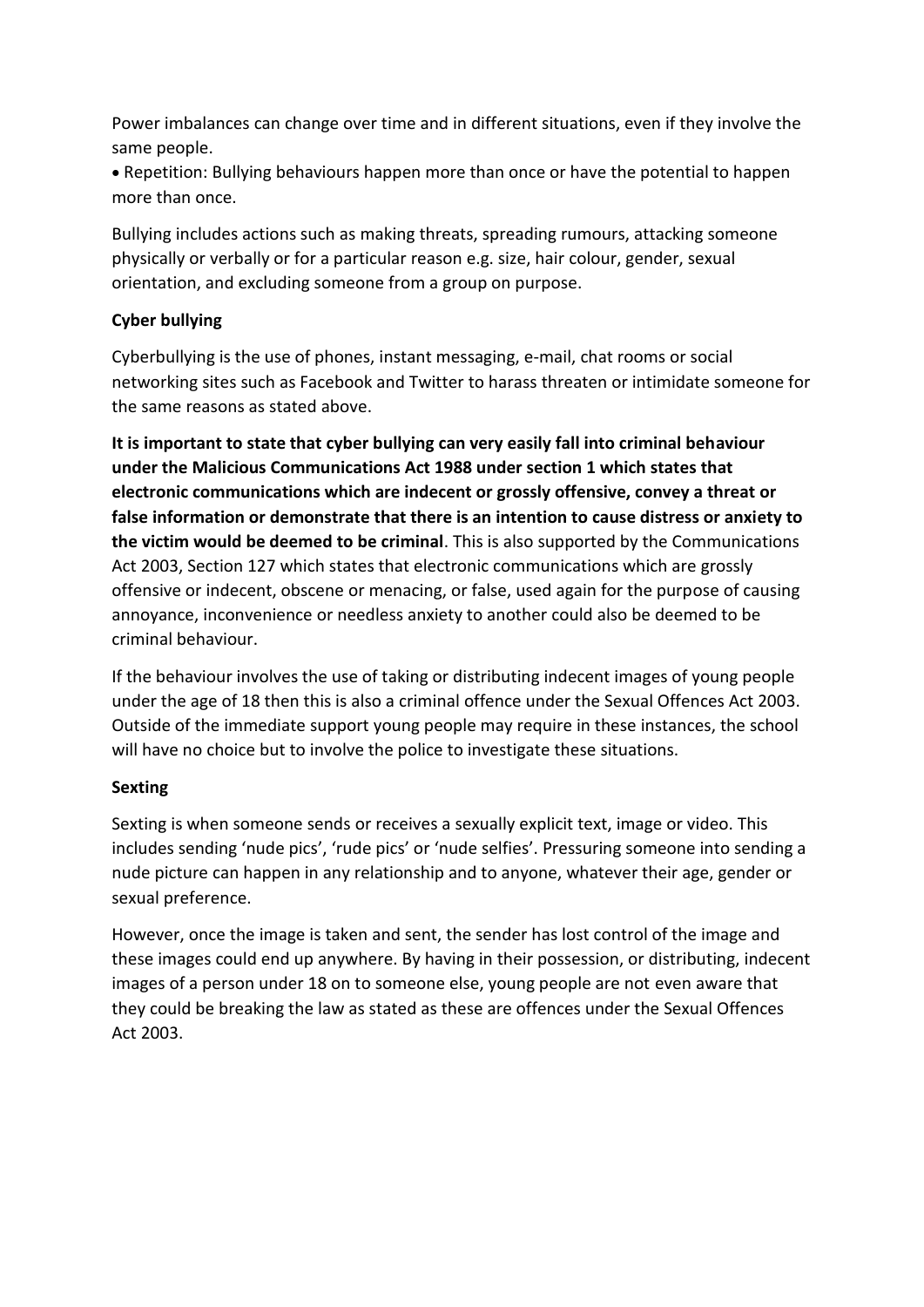## **Initiation/Hazing**

Hazing is a form of initiation ceremony which is used to induct newcomers into an organisation such as a private school, sports team etc. There are a number of different forms, from relatively mild rituals to severe and sometimes violent ceremonies.

The idea behind this practice is that it welcomes newcomers by subjecting them to a series of trials which promote a bond between them. After the hazing is over, the newcomers also have something in common with older members of the organisation, because they all experienced it as part of a rite of passage. Many rituals involve humiliation, embarrassment, abuse, and harassment.

# **Prejudiced Behaviour**

The term prejudice-related bullying refers to a range of hurtful behaviour, physical or emotional or both, which causes someone to feel powerless, worthless, excluded or marginalised, and which is connected with prejudices around belonging, identity and equality in wider society – in particular, prejudices to do with disabilities and special educational needs, ethnic, cultural and religious backgrounds, gender, home life, (for example in relation to issues of care, parental occupation, poverty and social class) and sexual identity (homosexual, bisexual, transsexual).

# **Teenage relationship abuse**

Teenage relationship abuse is defined as a pattern of actual or threatened acts of physical, sexual, and/or emotional abuse, perpetrated by an adolescent (between the ages of 13 and 18) against a current or former partner. Abuse may include insults, coercion, social sabotage, sexual harassment, threats and/or acts of physical or sexual abuse. The abusive teen uses this pattern of violent and coercive behaviour, in a heterosexual or same gender relationship, in order to gain power and maintain control over the partner.

# **Expected action taken from all staff**

Although the type of abuse may have a varying effect on the victim and initiator of the harm, these simple steps can help clarify the situation and establish the facts before deciding the consequences for those involved in perpetrating harm.

It is important to deal with a situation of peer abuse immediately and sensitively. It is necessary to gather the information as soon as possible to get the true facts around what has occurred as soon as possible, as any delay may mean that the child(ren) may have forgotten. It is equally important to deal with it sensitively and think about the language used and the impact of that language on both the children and the parents when they become involved. For example; do not use the word perpetrator, this can quickly create a 'blame' culture and leave a child labelled.

In all cases of peer on peer abuse it is necessary that all staff are trained in dealing with such incidents, talking to young people and instigating immediate support in a calm and consistent manner. Staff should not be prejudiced, judgemental, dismissive or irresponsible in dealing with such sensitive matters.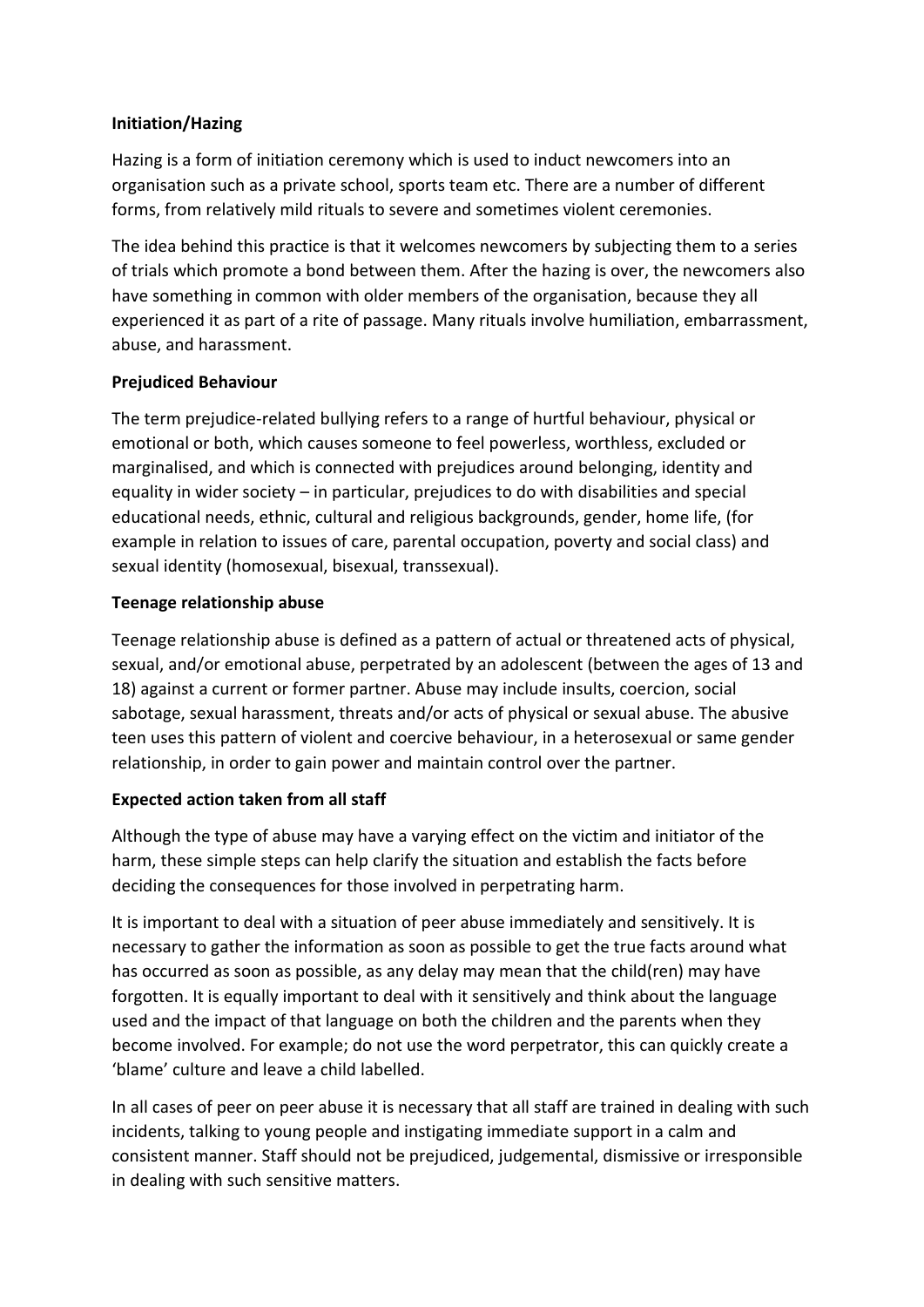## **Gather the Facts**

Speak to all the young people involved separately, gain a statement of facts from them and use **consistent language** and **open questions** for each account. The easiest way to do this is not to have a line of questioning but to ask the young people to tell you what happened. Only interrupt the young person from this to gain clarity with open questions, 'where, when, why, who'. (What happened? Who observed the incident? What was seen? What was heard? Did anyone intervene?)

# **Consider the Intent (begin to Risk Assess**)

Has this been a deliberate or contrived situation for a young person to be able to harm another?

# **Decide on your next course of action**

If from the information that you gather you believe any young person to be at risk of significant harm you must make a safeguarding referral to social care immediately (where a crime has been committed the police should be involved also). If this is the case, once social care has been contacted and a decision made on what will happen next, then you will be informed on your next steps.

If social care and the police intend to pursue this further they may ask to interview the young people in school or they may ask for parents to come to school to be spoken to also. It is important to be prepared for every situation and the potential time it may take.

It may also be that social care feel that it does not meet their criteria in which case you may challenge that decision with that individual, or their line manager. If on discussion however, you agree with the decision, you may then be left to inform parents.

# **Informing parents**

If, once appropriate advice has been sought from police/social care you have agreement to inform parents or have been allocated that role from the other services involved then you need to inform the parents as soon as possible. If services are not going to be involved then equally, this information may need to be shared with parents.

If a young person is deemed to be 'Gillick Competent' following the 'Fraser' guidelines and does not wish you to share the information with parents, then the school must consider this especially, for example, if the young person is pregnant and this is why they are being bullied (unless this has occurred through significant harm in which case a criminal/social care case is likely or the young person is under the age of 13).

In all circumstances where the risk of harm to the child is evident then the school should encourage the young person to share the information with their parent or even with them (they may be scared to tell parents that they are being harmed in any way).

Where school can evidence they are acting in the best interests of the young person they would not be criticised, however this **would** be the case if they actively breached the rights and choices of the young person.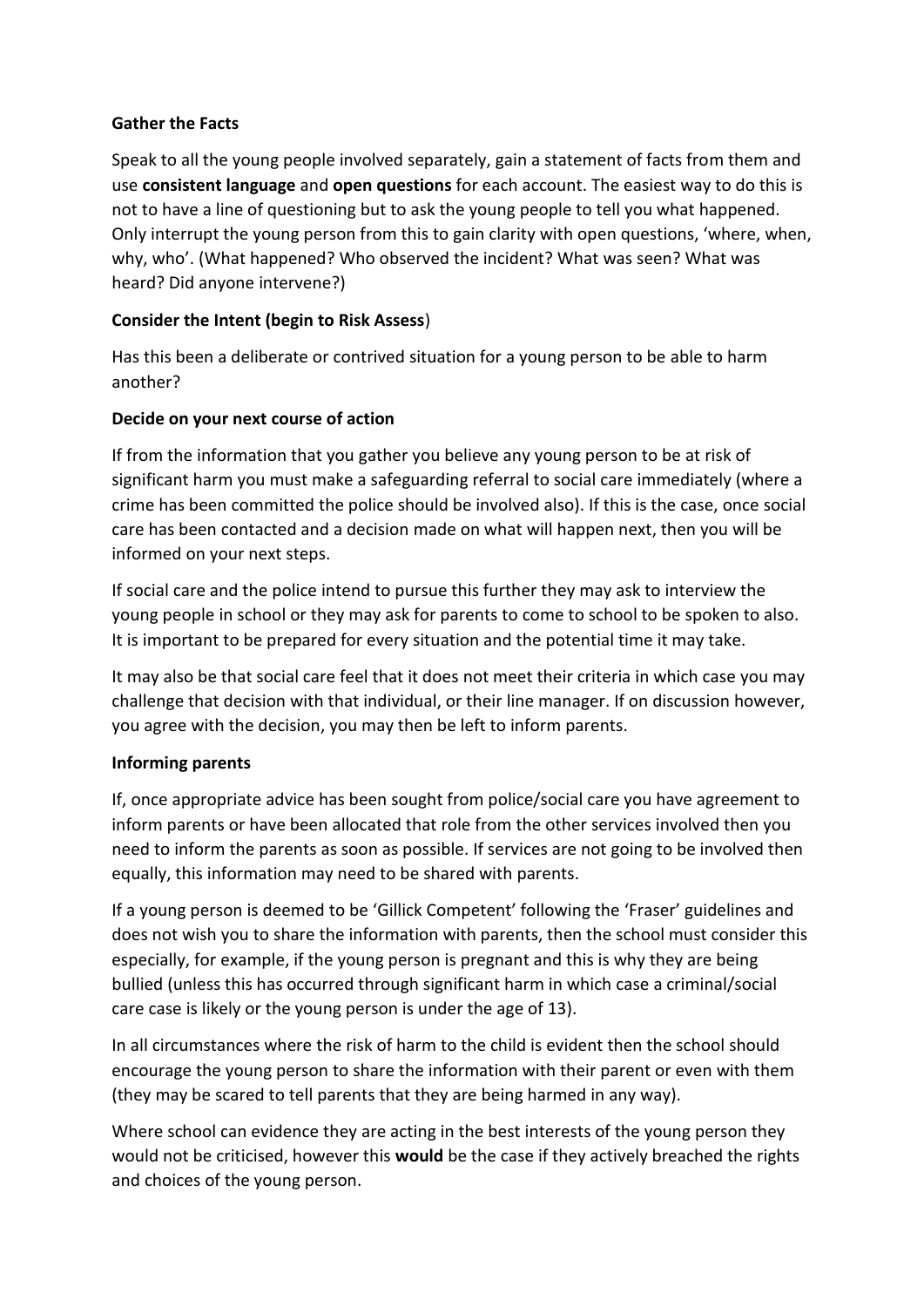The best way to inform parents is face to face. Although this may be time consuming, the nature of the incident and the type of harm/abuse a young person may be suffering can cause fear and anxiety to parents whether their child is the child who was harmed or who harmed another.

## **Points to consider:**

# **What is the age of the children involved?**

How old are the young people involved in the incident and is there any age difference between those involved? (In relation to sexual exploration, children under the age of 5, in particular 1-4 year olds who are learning toileting skills may show a particular interest in exploration at around this stage. This, however should not be overlooked if other issues arise (see following)

# **Where did the incident or incidents take place?**

Was the incident in an open, visible place to others? If so was it observed? If not, is more supervision required within this particular area?

# **What was the explanation by all children involved of what occurred?**

Can each of the young people give the same explanation of the incident and also what is the effect on the young people involved?Is the incident seen to be bullying for example, in which case regular and repetitive? Is the version of one young person different from another and why?

## **What is each of the children's own understanding of what occurred?**

Do the young people know/understand what they are doing? E.g. do they have knowledge of body parts, of privacy and that it is inappropriate to touch? Is the young person's explanation in relation to something they may have heard or been learning about that has prompted the behaviour? Is the behaviour deliberate and contrived? Does the young person have understanding of the impact of their behaviour on the other person?

In dealing with an incident of this nature the answers are not always clear cut. If you are concerned or unsure as to whether or not there is any risk involved, please seek advice from Children's Services Social Care.

## **Repetition**

Has the behaviour been repeated to an individual on more than one occasion? In the same way it must be considered whether the behaviour has persisted towards an individual after the issue has already been discussed or dealt with and appropriately resolved?

## **Next Steps**

Once the outcome of the incident(s) has been established it is necessary to ensure future incidents of abuse do not occur again and consider the support and intervention required for those involved.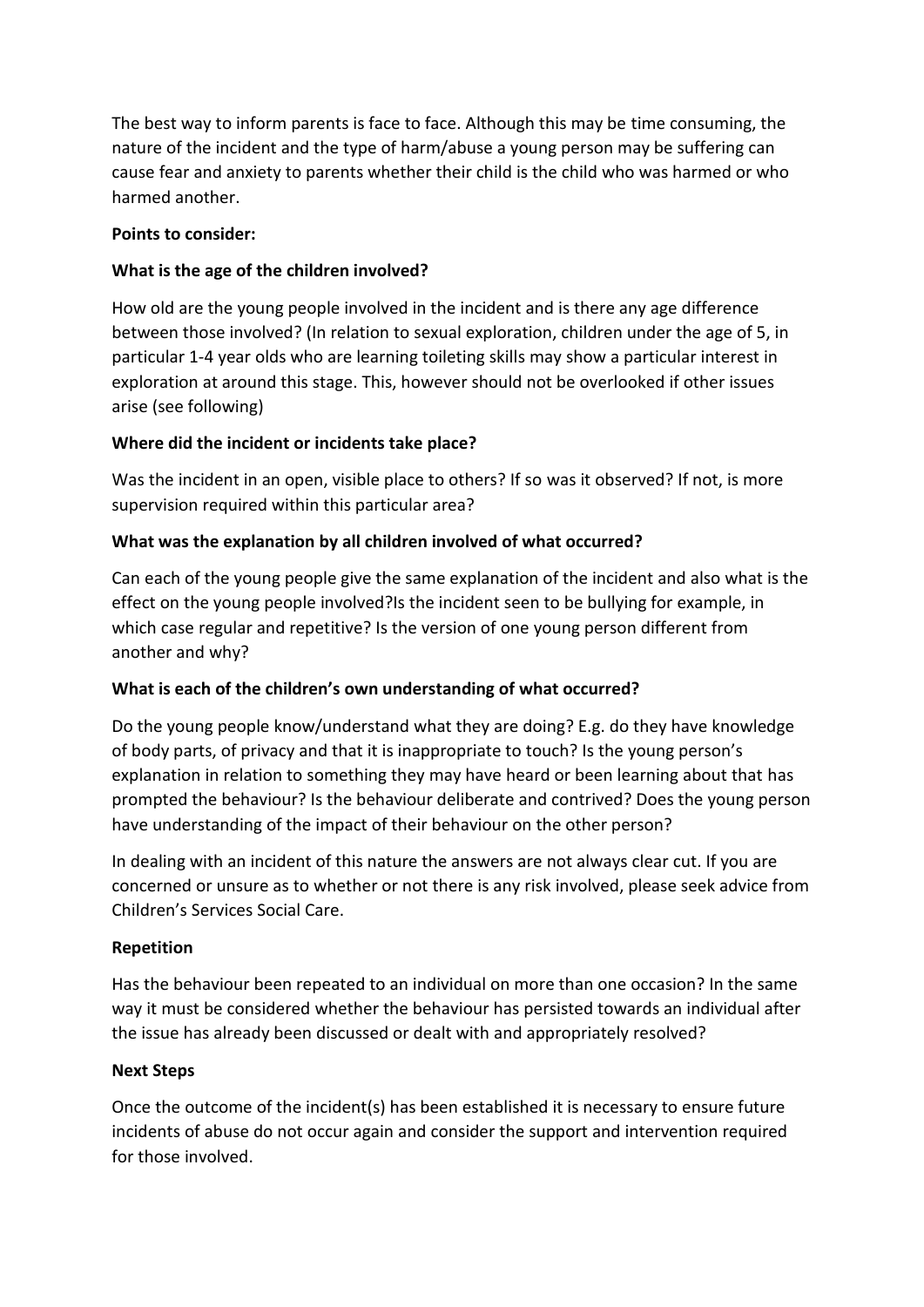#### **For the young person who has been harmed**

What support they require depends on the individual young person. It may be that they wish to seek counselling or one to one support via a mentor. It may also be that they feel able to deal with the incident(s) on their own or with support of family and friends. In which case it is necessary that this young person continues to be monitored and offered support should they require it in the future. If the incidents are of a bullying nature, the young person may need support in improving peer groups/relationships with other young people or some restorative justice work with all those involved may be required.

Other interventions that could be considered may target a whole class or year group for example a speaker on cyber bullying, relationship abuse etc. It may be that through the continued curriculum of PHSE and SMSC that certain issues can be discussed and debated more frequently.

If the young person feels particularly vulnerable it may be that a risk assessment can be put in place for them whilst in school so that they have someone named that they can talk to, support strategies for managing future issues and identified services to offer additional support.

## **For the young person who has displayed harmful behaviour**

In this circumstance it is important to find out why the young person has behaved in such a way. It may be that the young person is experiencing their own difficulties and may even have been harmed themselves in a similar way. In such cases support such as one to one mentoring or counselling may also be necessary. Particular support from identified services may be necessary through a CAF/strengthening families/early help referral and the young person may require additional support from family members.

Once the support required to meet the individual needs of the young person has been met, it is important that young person receives a consequence for their behaviour. This may be in the form of restorative justice e.g. making amends with the young person they have targeted if this has been some form of bullying. In the cases of sexually harmful behaviour it may be a requirement for the young person to engage in one to one work with a particular service or agency (if a crime has been committed this may be through the police or youth offending service). If there is any form of criminal investigation ongoing, it may be that this young person cannot be educated on site until the investigation has concluded. In which case, the young person will need to be provided with appropriate support and education whilst off site.

Even following the conclusion of any investigation the behaviour that the young person has displayed may continue to pose a risk to others in which case an individual risk assessment may be required. This should be completed via a multiagency response to ensure that the needs of the young person and the risks towards others are measured by all of those agencies involved including the young person and their parents. This may mean additional supervision of the young person or protective strategies if the young person feels at risk of engaging in further inappropriate or harmful behaviour.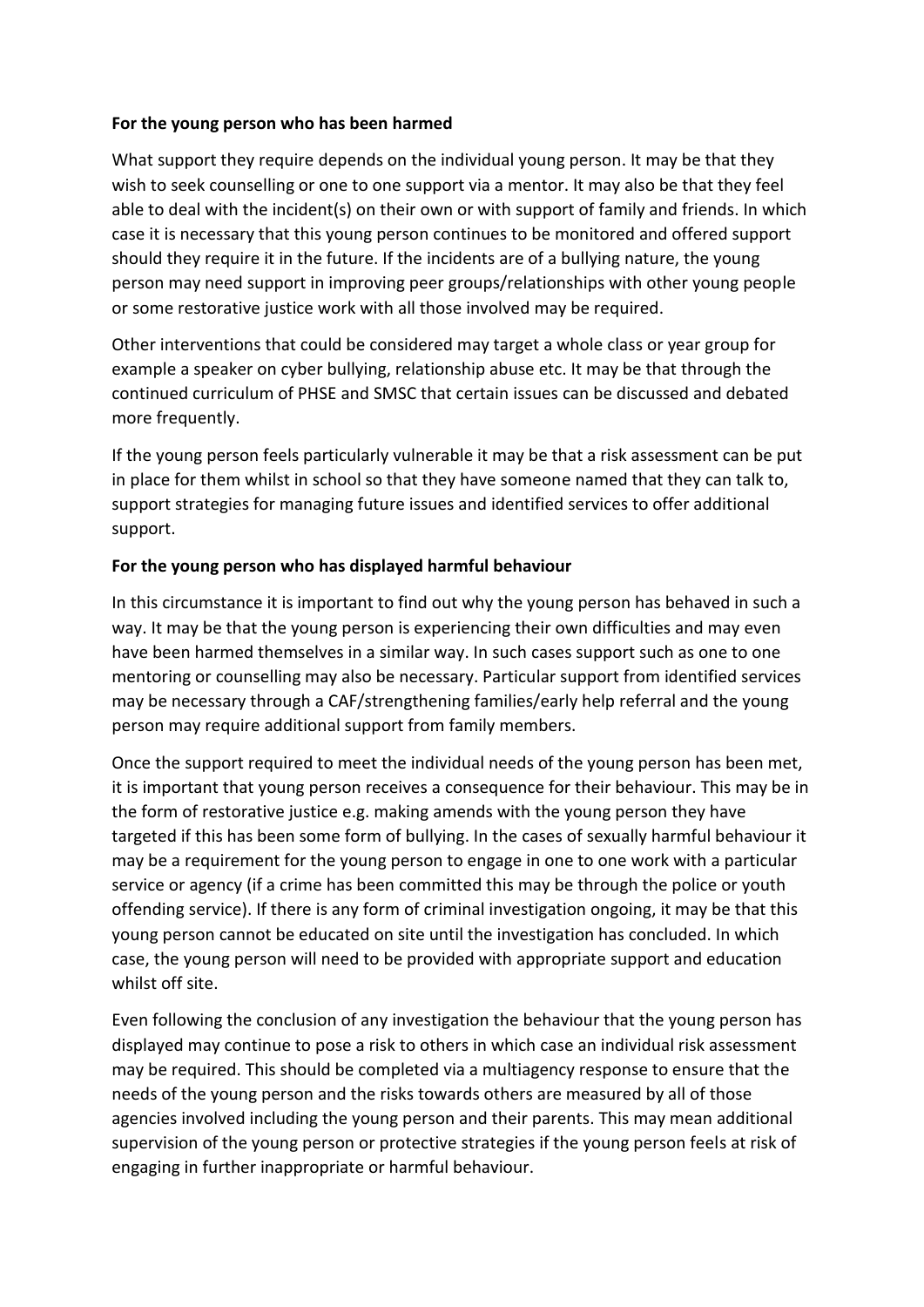The school may also choose a punishment as a consequence, such as exclusion or internal exclusion/inclusion/seclusion for a period of time to allow the young person to reflect on their behaviour.

## **After care**

It is important that following the incident the young people involved continue to feel supported and receive help even if they have stated that they are managing the incident. Sometimes the feelings of remorse, regret or unhappiness may occur at a much later stage than the incident. It is important to ensure that the young people do not engage in any further harmful behaviour either towards someone else or to themselves as a way of coping (e.g. self-harm). In which case, regular reviews with the young people following the incident(s) are imperative.

## **Preventative Strategies for Schools and Settings**

For all schools and settings, it is important to develop appropriate strategies in order to prevent the issue of peer on peer abuse rather than manage the issues in a reactive way.

Firstly, and most importantly for schools and settings, is recognition that peer on peer abuse can and will occur on any site even with the most stringent of policies and support mechanisms. In which case it is important to continue to recognise and manage such risks and learn how to improve and move forward with strategies in supporting young people to talk about any issues and through sharing information with all staff.

This can be supported by ensuring that each school/setting has an open environment where young people feel safe to share information about anything that is upsetting or worrying them. This can be strengthened through a strong and positive PHSE/SMSC curriculum that tackles such issues as prejudiced behaviour and gives children an open forum to talk things through rather than seek one on one opportunities to be harmful to one another.

To enable such an open and honest environment it is necessary to ensure the whole workforce feels confident and enabled to talk about issues and challenge perceptions of young people including use of inappropriate language and behaviour towards one another. In order to create such an environment, it is necessary for whole staff training and CPD around abusive behaviours and talking to young people in a way that continues to create an open and honest environment without prejudice. It is incredibly important that staff do not dismiss issues as 'banter' or 'growing up' or compare them to their own experiences of childhood. It is necessary that staff consider each issue and each individual in their own right before taking action. If staff minimise the concerns raised it may result in a young person seeking no further help or advice.

It is important that signposting is available to young people in the event that they don't feel confident raising an issue to staff or a peer. It is useful to have a resource board with support services on a wide range of issues so young people can seek their own solutions should they wish to. In the same way, external services or support programmes could be